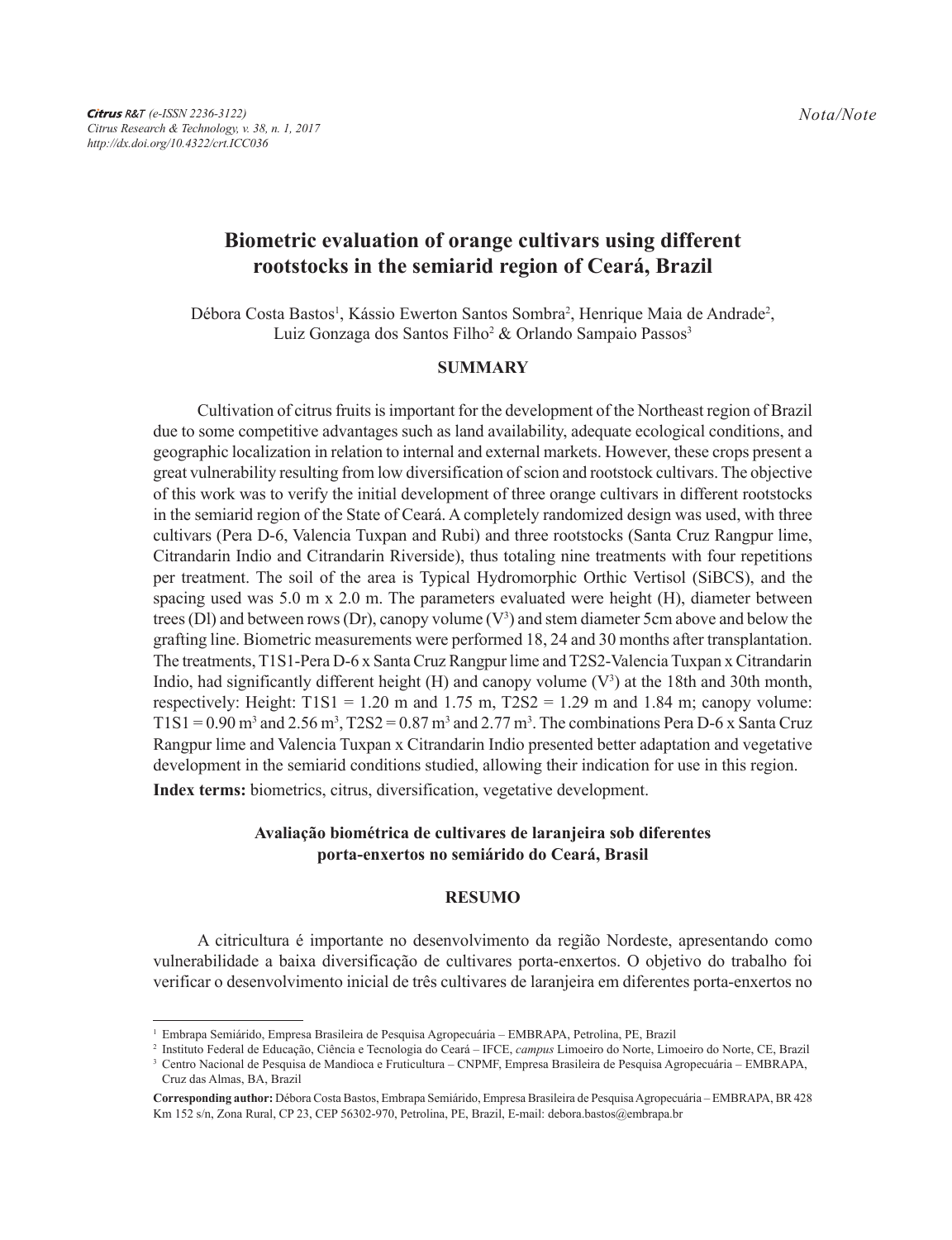semiárido cearense. Utilizou-se delineamento inteiramente casualizado (DIC), com três cultivares copa (Pera D-6, Valência Tuxpan e Rubi) e três porta-enxertos (Limão Cravo Santa Cruz, Citrandarin Índio e Citrandarin Riverside), totalizando nove tratamentos. Usou-se quatro repetições por tratamento em Vertissolo Hidromórfico Órtico Típico (SiBCS), sob o espaçamento de 5,00 m x 2,00 m. Avaliou-se altura (H), diâmetro entre plantas e entre linhas (Dl e Dr), volume de copa (V3 ) e diâmetro do caule 5 cm acima e abaixo da enxertia, realizando biometria aos 18, 24 e 30 meses após o transplantio. Os tratamentos, T1S1-Pera D-6 x limão Cravo Santa Cruz e T2S2-Valência Tuxpan x citrandarin Índio, diferiram significativamente quanto à altura (H) e volume de copa (V3 ) aos 18 e 30 meses, citando-se respectivamente: altura: T1S1=1,20 m e 1,75 m, T2S2=1,29m e 1,84m; volume de copa: T1S1=0,90 m<sup>3</sup> e 2,56 m<sup>3</sup>, T2S2=0,87 m<sup>3</sup> e 2,77 m<sup>3</sup>. As combinações Pera D-6 x limão Cravo Santa Cruz e Valência Tuxpan x citrandarin Índio apresentaram melhor adaptação e desenvolvimento vegetativo nas condições de semiárido, recomendando-se adoção nessas condições.

**Termos de indexação:** biometria, citros, diversificação, desenvolvimento vegetativo.

# **INTRODUCTION**

"Citros" are part of a large group of trees of the genus *Citrus* and other related genera (*Fortunella* and *Poncirus*) from the family Rutaceae mostly represented by oranges [*Citrus sinensis* (L.) Osbeck], mandarins [*Citrus reticulata* Blanco, *Citrus deliciosa* (Ten.) and *Citrus clementina* hort. ex (Tanaka)], lemons [*Citrus limon* (L.) Burm and *Citrus aurantifolia* (Christm.)], acid limes such as Tahiti [*Citrus latifolia* (Tanaka)], and sweet limes such as Palestian [*Citrus limettioides* (Tanaka)], citron [*Citrus medica* (L.)], sour orange [*Citrus aurantium* (L.)] and grapefruit [*Citrus grandis* (L.) Osbeck and *Citrus paradisi* (Macfad)] (Cunha Sobrinho et al., 2013). The Brazilian citriculture presents expressive figures that reflect its great economic and social importance, with almost 1 million hectares of cultivated area, and a fruit production that surpasses 19 million tons, making Brazil the world's largest producer of sweet orange (*Citrus sinensis*) since the 1980s, a ranking recently overtaken by China, besides the title of the largest exporter of frozen concentrated orange juice, which along with other derivatives have generated a profit of approximately 1.5 billion dollars per year (Almeida & Passos, 2011; Cunha Sobrinho et al., 2013; IBGE, 2015).

Sweet orange is the most cultivated and consumed *Citrus* species in the world. It is originally from Southeast Asia, between China and India, and has spread throughout the globe with the advent of the great navigations in Portugal during the 15th century (Barbieri & Stumpf, 2008). Orange trees are classified into four groups according to their characteristics: common orange (Pera, Valencia and Rubi), navel orange (Bahia, Baianinha and Cara Cara), blood oranges such as Mooro and low acidity oranges (Lima, Piralima and Serra D'agua). Orange fruits can be used both

for unprocessed consumption and industry. The national citriculture has directed its production for the market of frozen concentrated juice, the principal commodity in the agribusiness sector of citrus cultivation worldwide. However, the Northeast of Brazil, the second largest citrus producer in the country, allocates citrus production to the market of fresh fruits for unprocessed consumption and the processing industry in general (Almeida & Passos, 2011; Cunha Sobrinho et al., 2013; Bastos et al., 2015).

Sweet oranges predominate in the Brazilian citrus industry, and among this group, Pera orange is the almost exclusive variety used in industry and for domestic and foreign fresh fruit markets (Donadio, 1999; Bastos et al., 2015). Pera orange is a medium size tree, producing more or less upright branches, acuminate leaves, medium size and uniformly yellow and fleshy fruits with slightly rough skin, weighting around 200g with 50% of juice content and without seeds (0 to 6), with midseason to late season harvesting and average productivity (around 30 tons/ha), (Passos et al., 2009; Cunha Sobrinho et al., 2013)., Valencia Tuxpan orange is a late variety, high size tree, producing uniformly yellow fleshy fruits with slightly rough skin, weighting around 230g with average juice content and 6 seeds per fruit (Passos & Soares Filho, 2004). Rubi orange is a midseason variety, high size tree, medium size and spherical fruit with one or two seeds per fruit, slightly warty skin and intense reddish pulp, colorful juice, with soluble solids content of 9.9 °Brix. Rubi orange can be used as an alternative to diversify the sweet orange varieties for both the internal fresh fruit market and the juice processing industry (Cunha Sobrinho et al., 2013; Bastos et al., 2015).

Due to the need for a diversification programe of the national citriculture, the present work aiming to evaluate the vegetative development of orange trees on different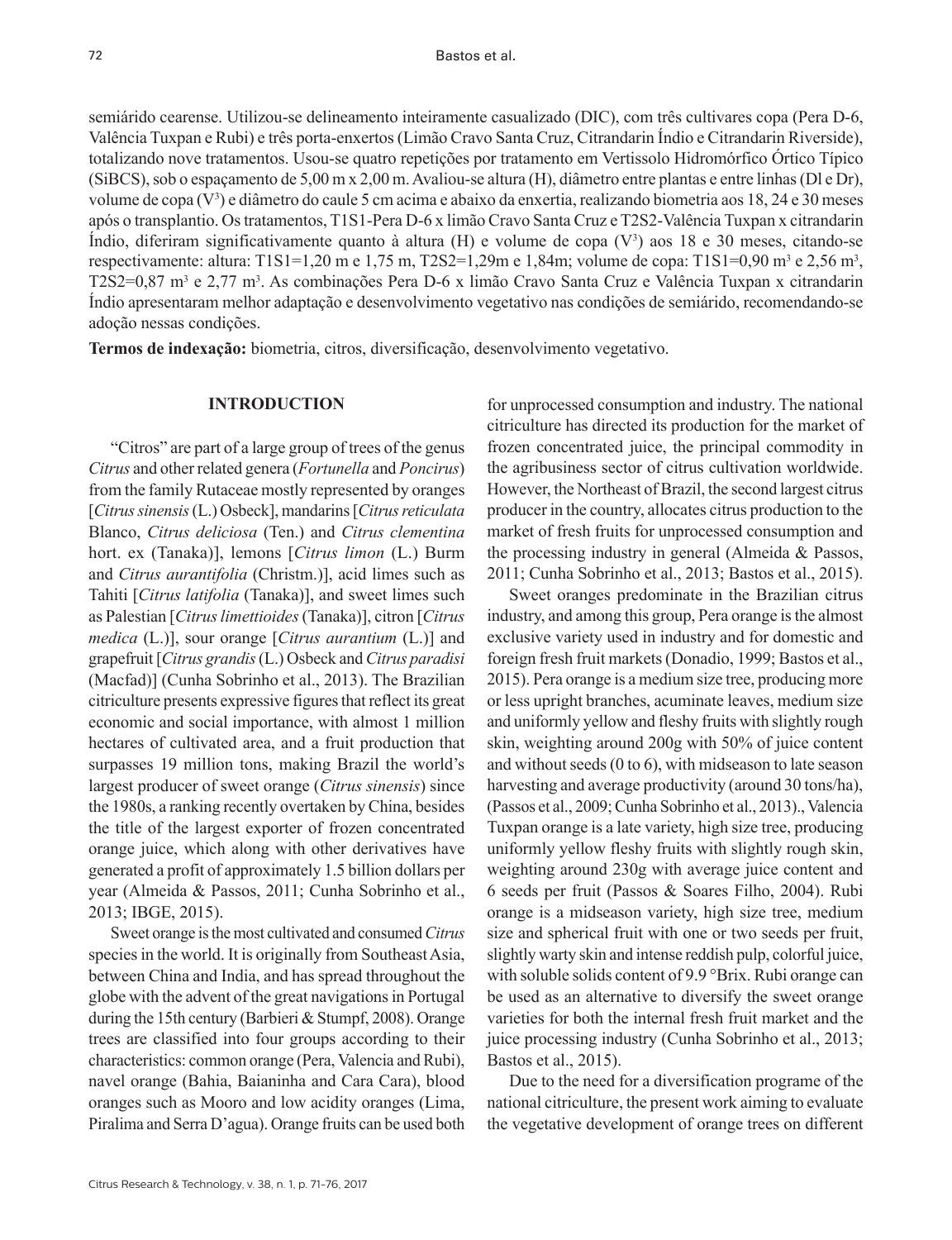rootstocks tolerant or resistant to major biotic or abiotic stresses, through biometrics in semiarid conditions.

#### **MATERIAL AND METHODS**

The research was conducted between 2013 and 2016 in the Citrus Experimental Area – Sítio Pau Branco, located in the rural area of Russas, Ceará, Brazil, located in the geographic coordinates 4°53'0.10" S, 37°55'1.20" W, with an altitude of approximately 19m. Russas is a city of Ceará located in the mesoregion of the Jaguaribe Valley, area circumscribed in the geographic coordinates 4°56'24"S, 37°58'33"W, with an average altitude of 20.51 m. The climate of the region is BSw 'h' (Köppen) classified as dry and very hot. The average annual temperature is 28.5°C, with a minimum of 22°C and a maximum of 35°C, and the average annual rainfall is 772 mm. The plants used in the experiment were provided by Embrapa Semiárido, in the form of changes in school, through the Active Citrus Germplasm Bank from Embrapa Mandioca e Fruticultura, in Cruz das Almas, Bahia, Brazil.

A completely randomized design in a 3 x 3 scheme was used, with combinations of three sweet orange cultivars on three rootstocks, totaling nine treatments with four replications. The treatments were: T1S1 - Pera D-6 x Santa Cruz Rangpur lime; T2S1 - Valencia Tuxpan x Santa Cruz Rangpur lime; T3S1 - Rubi x Santa Cruz Rangpur lime; T1S2 - Pera D-6 x Citrandarin Indio; T2S2 - Valencia Tuxpan x Citrandarin Indio; T3S2 - Rubi x Citrandarin Indio; T1S3 - Pera D-6 x Citrandarin Riverside; T2S3 - Valencia Tuxpan x Citrandarin Riverside and T3S3 - Rubi x Citrandarin Riverside. The useful plants were transplanted into pits previously dug  $(40 \times 40 \times 40 \text{cm})$  and distributed at a dense spacing of 5 x 2m in Typical Hydromorphic Orthic Vertisol (SiBCS), which was previously mechanized and corrected, using physical and chemical analyses of the soil as reference (Ribeiro et al., 1999). Fertilization with organic carnauba straw- [*Copernicia prunifera* (Miller) H.E. Moore] and manure-based compost was carried out at planting, in a proportion of 20 liters per hole. An irrigation system was placed so as to supply the demand of the crop, in addition to the completion of sampling for plant management.

Biometry was performed 18, 24 and 30 months after transplantation, and included measures of height up to the tree apex (H), canopy diameter between plants and between rows (Dl and Dr) measured with a tape graded in millimeters, and average volume of the canopy  $(V^3)$ 

through the equation:  $V = (\pi/6) \times H \times D1 \times D$ r, as described by Fallahi & Rodney (1991). We also measured the stem diameter 10 cm below and above the grafting line of useful plants as indicator of the scion-rootstock compatibility ratio (CR), considering values equivalent to 1 as full compatibility (Simonetti, 2015; Rodrigues et al., 2016)

All variables were subjected to analysis of variance (ANOVA) and in cases of significant difference, pair-wise comparisons of means were made through the Scott-Knott test at 5% probability ( $p \le 0.05$ ), using the statistical software ASSISTAT<sup>®</sup> for the analyses (Silva, 2014).

#### **RESULTS AND DISCUSSION**

We found a significant difference in compatibility ratios (CR) between rootstocks and scions, where the combinations between the three scions and the Santa Cruz Rangpur lime rootstock (T1S1, T2S1 and T3S1), as well as the combination between the Pera D-6 scion and the Citrandarin Indio rootstock (T1S2), presented CR above 0.84, statistically different from the other treatments. The lowest CR values were obtained in combinations with the Citrandarin Riverside rootstock, with CR values of 0.79, 0.78 and 0.75 with the Pera D-6 (T1S3), Valencia Tuxpan (T2S3) and Rubi (T3S3) scions, respectively, for a maximum of 1 (Table 1). Rodrigues et al. (2016) evaluated an array of combinations between four citrus scions and 14 different rootstocks and obtained mean CR values of 0.68 in the combinations with the Pera orange trees, and values between 0.67 and 0.88 in combinations with Westin and tangerine-tangor Piemonte orange trees, within only 90 days after the transplantation. These values are lower than those obtained in the present study, where the longest period of assessment and the semiarid conditions may have influenced the result, and also indicate a high affinity between the canopies and the Santa Cruz Rangpur lime rootstock, as well as between the Pera D-6 cultivar and The Citrandarim Indio rootstock. The affinity in these cases corresponds to full compatibility indicated by a ratio equal to 1. In turn, the affinity between the other combinations, although satisfactory, was statistically different, what we can attribute to the different requirements of canopies and rootstocks (Lima, 2013).

The analysis of the vegetative development of combinations (treatments) was split into three main variables: initially, the height (m), then the canopy diameter  $(m)$  and finally the average volume of canopy  $(m<sup>3</sup>)$ . As for height, despite the lower performance of the combination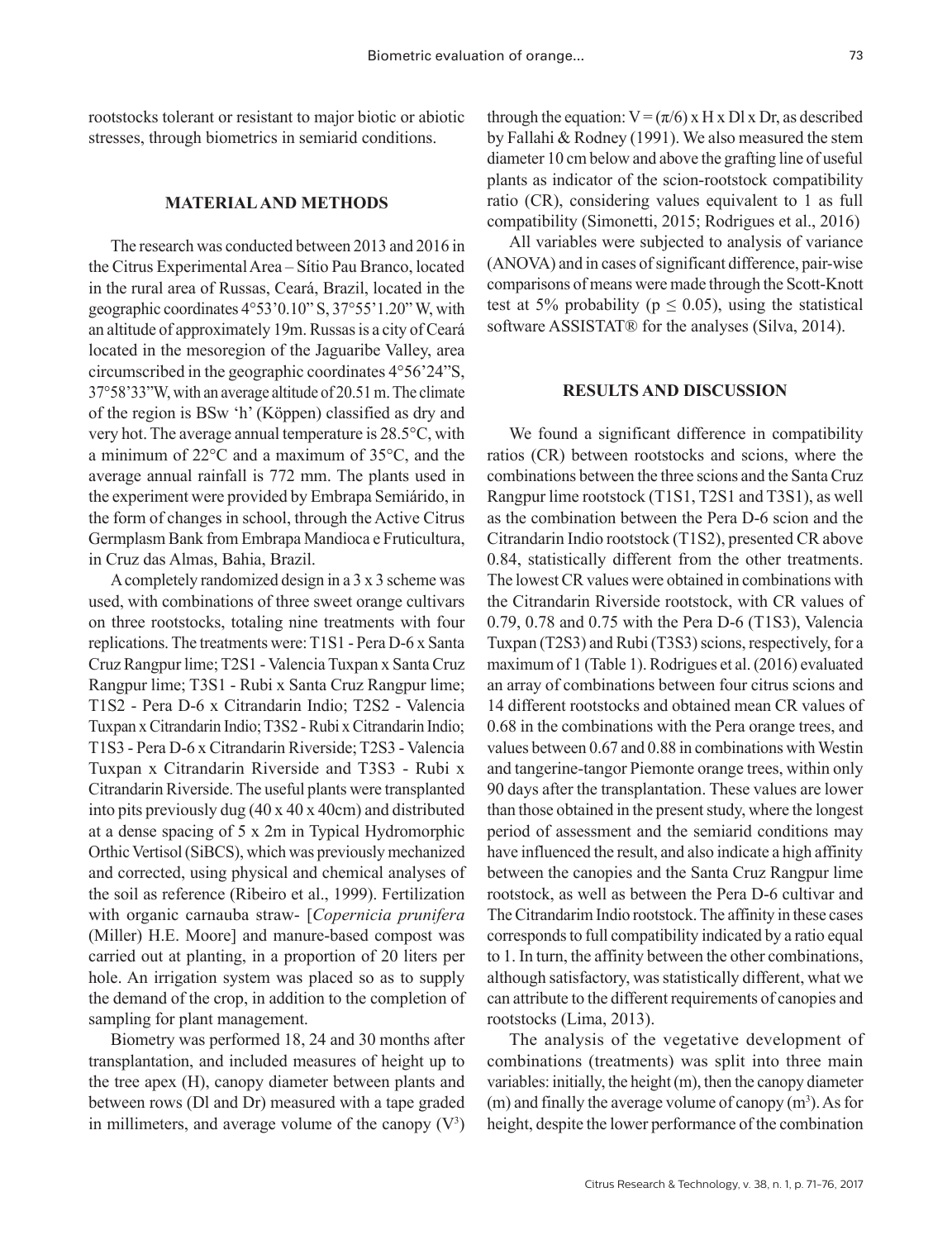T1S2 - Pera D-6 x Citrandarin Indio, at 18 months after planting, with a value of 0.84 m, a significant difference was found only from the 24 month onwards, when the combinations between the Pera D-6 scion and Santa Cruz Rangpur lime rootstock (T1S1), as well as the three combinations that used Valencia Tuxpan as canopy (T2S1, T2S2 and T2S3), differed statistically from the others, especially in this evaluation period, reflecting the final evaluation at the 30th month after planting, when the combinations presented the following heights: T1S2: 1.75m; T2S1: 1.74m; T2S2: 1.84m and T2S3:

**Table 1.** Compatibility ratios (CR) of the combinations at the 30th month after planting, Russas, Ceará, Brazil. 2016

| Treatment                                  |                   |  |
|--------------------------------------------|-------------------|--|
| T1S1 - Pera D-6 x Santa Cruz Rangpur lime  | 0.85a             |  |
| T2S1 - Valencia Tuxpan x Santa Cruz        | 0.89a             |  |
| Rangpur lime                               |                   |  |
| T3S1 - Rubi x Santa Cruz Rangpur lime      | 0.87a             |  |
| T1S2 - Pera D-6 x Citrandarin Indio        | 0.84a             |  |
| T2S2 - Valencia Tuxpan x Citrandarin Indio | 0.76 <sub>b</sub> |  |
| T3S2 - Rubi x Citrandarin Indio            | 0.79 <sub>b</sub> |  |
| T1S3 - Pera D-6 x Citrandarin Riverside    | 0.78 <sub>b</sub> |  |
| T2S3 - Valencia Tuxpan x Citrandarin       | 0.75 b            |  |
| Riverside                                  |                   |  |
| T3S3 - Rubi x Citrandarin Riverside        | 0.77h             |  |
| C. V. $(\% )$                              | 8.22              |  |
| F value                                    | $2.39*$           |  |

Means followed by the same letter did not differ statistically from each other. \*Significant at 5% level of probability  $(p < 0.05)$ .

1.73m (Table 2). The combinations between Valencia Tuxpan and the three rootstocks evaluated had higher vertical growth, differing from the other combinations with respect to time, producing a vigorous canopy regardless of the rootstock and corroborating the literature that reports its potential on different rootstocks (Simonetti, 2015; Rodrigues et al., 2016). As for average canopy diameter, despite the fact that no significant differences were found between the combinations until the 18th month, the treatments that used Santa Cruz Rangpur lime as rootstock (T1S1, T2S1 and T3S1), and the combination of the Valencia Tuxpan with Citrandarin Indio (T2S2) initially presented consistent numbers: T1S1: 1.17m; T2S1: 1.01m; T3S1: 1.05m and T2S2: 1.11m. However, early in the development in relation to other treatments, found no significant difference at 24 and 30 months after planting (Table 3).

The growth and the vigor of the combinations T1S1, T2S1 and T2S2 in height and canopy diameter translated into canopy volume  $(V^3)$ , resulting in a significant difference between the treatments in all biometric assessments conducted. The analysis of the average canopy volume  $(V<sup>3</sup>)$  showed a predominance of the combinations between Pera D-6 and Valencia Tuxpan scions and Santa Cruz Rangpur lime rootstock(T1S1 and T2S1), in addition to the combination T2S2 - Valencia Tuxpan x Citrandarin Indio, and T3S3 - Rubi x Citrandarin Riverside, which presented an accelerated growth between the 24th and 30th month (Table 4 and Figure 1), obtaining the final values: T1S1:  $2.56m^3$ ; T2S1:  $2.57m^3$ ; T2S2:  $2.76m^3$  and T3S3:  $2.31m^3$ , respectively. This indicates a rapid adaptation to the edaphoclimatic conditions of the semiarid, which is associated

**Table 2.** Average height (m) of the combinations at 18, 24 and 30 months after planting, Russas, Ceará, Brazil. 2016

| Treatment                                      | 18 months | 24 months         | 30 months         |
|------------------------------------------------|-----------|-------------------|-------------------|
| T1S1-Pera D-6 x Santa Cruz Rangpur lime        | 1.19a     | 1.63a             | 1.75a             |
| T2S1-Valencia Tuxpan x Santa Cruz Rangpur lime | 1.09a     | 1.59a             | 1.74a             |
| T3S1 - Rubi x Santa Cruz Rangpur lime          | 1.12a     | 1.40 <sub>b</sub> | 1.51 <sub>b</sub> |
| T1S2 - Pera D-6 x Citrandarin Indio            | 0.84a     | 1.44 <sub>b</sub> | 1.65a             |
| T2S2-Valencia Tuxpan x Citrandarin Indio       | 1.29a     | 1.56a             | 1.84a             |
| T3S2 - Rubi x Citrandarin Indio                | 1.09a     | 1.34 <sub>b</sub> | 1.49 <sub>b</sub> |
| T1S3 - Pera D-6 x Citrandarin Riverside        | 1.04a     | 1.43 <sub>b</sub> | 1.56 <sub>b</sub> |
| T2S3-Valencia Tuxpan x Citrandarin Riverside   | 1.08a     | 1.54a             | 1.73a             |
| T3S3 - Rubi x Citrandarin Riverside            | 1.02a     | 1.25 <sub>b</sub> | 1.46 <sub>b</sub> |
| C. V. $(\% )$                                  | 13.56     | 10.33             | 10.23             |
| F value                                        | $2.85*$   | $2.82*$           | $2.70*$           |

Means followed by the same letter did not differ statistically from each other. \*Significant at 5% level of probability ( $p < 0.05$ ).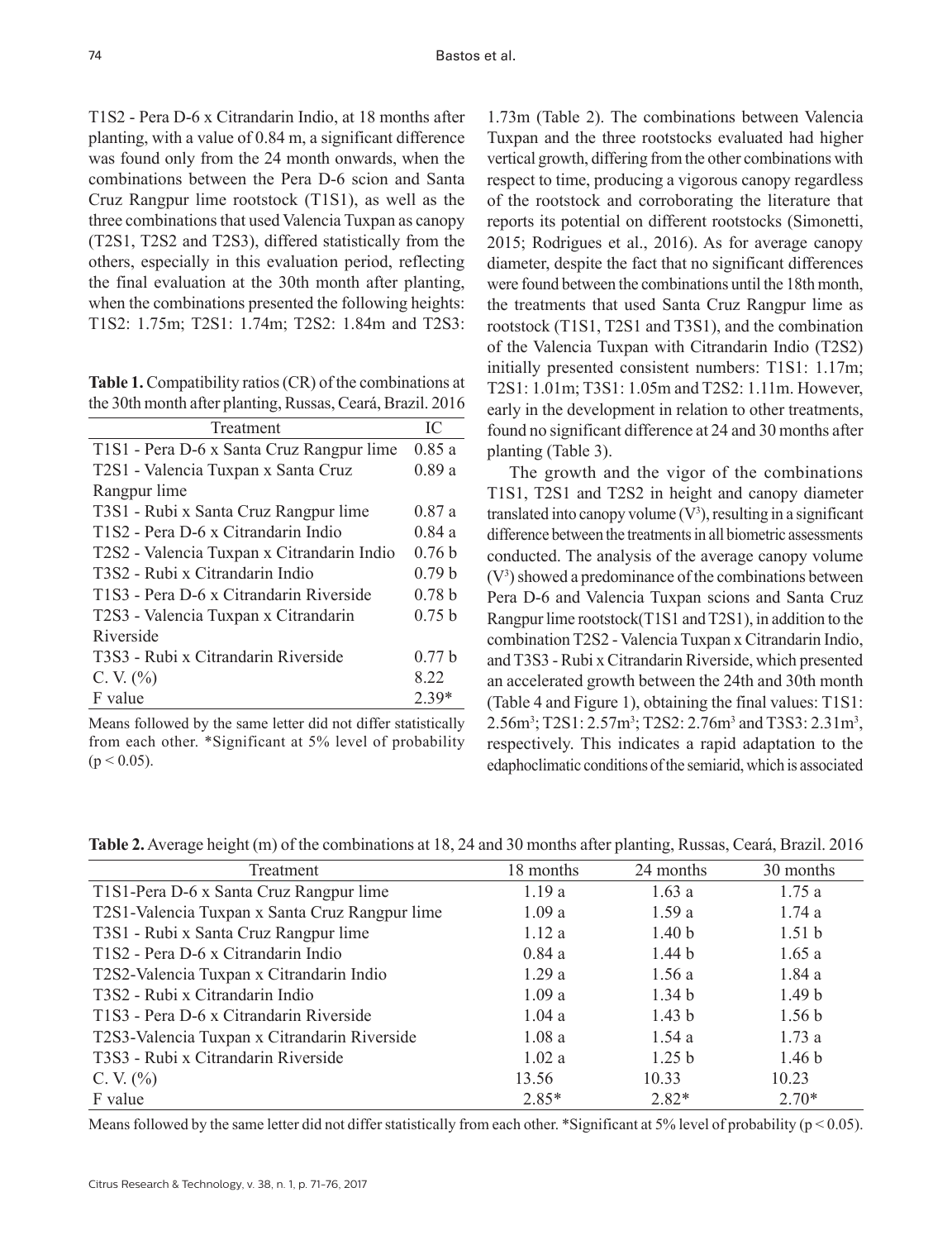| Treatment                                       | 18 months         | 24 months | 30 months |
|-------------------------------------------------|-------------------|-----------|-----------|
| T1S1 - Pera D-6 x Santa Cruz Rangpur lime       | 1.17a             | 1.52a     | 1.63a     |
| T2S1- Valencia Tuxpan x Santa Cruz Rangpur lime | 1.01a             | 1.52a     | 1.65a     |
| T3S1 - Rubi x Santa Cruz Rangpur lime           | 1.05a             | 1.36a     | 1.51a     |
| T1S2 - Pera D-6 x Citrandarin Indio             | 0.77 b            | 1.24a     | 1.46a     |
| T2S2 - Valencia Tuxpan x Citrandarin Indio      | 1.11a             | 1.40a     | 1.66a     |
| T3S2 - Rubi x Citrandarin Indio                 | 0.83 <sub>b</sub> | 1.25a     | 1.57a     |
| T1S3 - Pera D-6 x Citrandarin Riverside         | 0.84 <sub>b</sub> | 1.36a     | 1.41a     |
| T2S3-Valencia Tuxpan x Citrandarin Riverside    | 0.92 <sub>b</sub> | 1.32a     | 1.62a     |
| T3S3 - Rubi x Citrandarin Riverside             | 0.78 <sub>b</sub> | 1.32a     | 1.59a     |
| C. V. $(\% )$                                   | 20.09             | 14.51     | 15.59     |
| F value                                         | $2.39*$           | $1.03$ ns | $0.52$ ns |

Table 3. Average canopy diameter (d<sup>2</sup>/m) of the combinations at 18, 24 and 30 months after planting, Russas, Ceará, Brazil. 2016

Means followed by the same letter did not differ statistically from each other. \*Significant at 5% level of probability ( $p < 0.05$ ). <sup>NS</sup>Non significant.

Table 4. Canopy volume (m<sup>3</sup>) of the combinations at 18, 24 and 30 months after planting, Russas, Ceará, Brazil. 2016

| Treatment                                        | 18 months         | 24 months         | 30 months         |
|--------------------------------------------------|-------------------|-------------------|-------------------|
| T1S1 - Pera D-6 x Santa Cruz Rangpur lime        | 0.90a             | 1.99a             | 2.56a             |
| T2S1 - Valencia Tuxpan x Santa Cruz Rangpur lime | 0.57 <sub>b</sub> | 1.99a             | 2.57a             |
| T3S1 - Rubi x Santa Cruz Rangpur lime            | 0.67a             | 1.40 <sub>b</sub> | 1.90 <sub>b</sub> |
| T1S2 - Pera D-6 x Citrandarin Indio              | 0.28 <sub>b</sub> | 1.18 <sub>b</sub> | 1.86 <sub>b</sub> |
| T2S2 - Valencia Tuxpan x Citrandarin Indio       | 0.85a             | 1.63a             | 2.76a             |
| T3S2 - Rubi x Citrandarin Indio                  | 0.56 <sub>b</sub> | 1.15 <sub>b</sub> | 2.06 <sub>b</sub> |
| T1S3 - Pera D-6 x Citrandarin Riverside          | 0.38 <sub>b</sub> | 1.39 <sub>b</sub> | 1.67 <sub>b</sub> |
| T2S3 - Valencia Tuxpan x Citrandarin Riverside   | 0.49 <sub>b</sub> | 1.40 <sub>b</sub> | 2.37a             |
| T3S3 - Rubi x Citrandarin Riverside              | 0.35 b            | 1.13 <sub>b</sub> | 2.31a             |
| C. V. $(\% )$                                    | 41.47             | 29.31             | 32.21             |
| F value                                          | $3.36*$           | $2.34*$           | $2.48*$           |

Means followed by the same letter did not differ statistically from each other. \*Significant at 5% level of probability ( $p < 0.05$ ).



**Figure 1.** Development curves of the average canopy volume  $(m^3)$  of the combinations at 18, 24 and 30 months after planting, Russas, Ceará, Brazil. 2016.

to the compatibility values, and demonstrates the influence exerted by rootstocks on the vigor and development of the canopy (Bastos et al., 2015; Carvalho et al., 2016; Rodrigues et al., 2016).

When considering the whole evaluation period, the combinations between the Valencia Tuxpan orange and Santa Cruz Rangpur lime (T2S1) and the Citrandarin Indio (T2S2), as well as between Pera D-6 orange and Santa Cruz Rangpur lime (T1S1), showed vegetative a higher and more uniform development, and high compatibility ratios (CR), what probably reflected on the average height, average canopy diameter and average canopy volume, demonstrating their potential use as alternatives